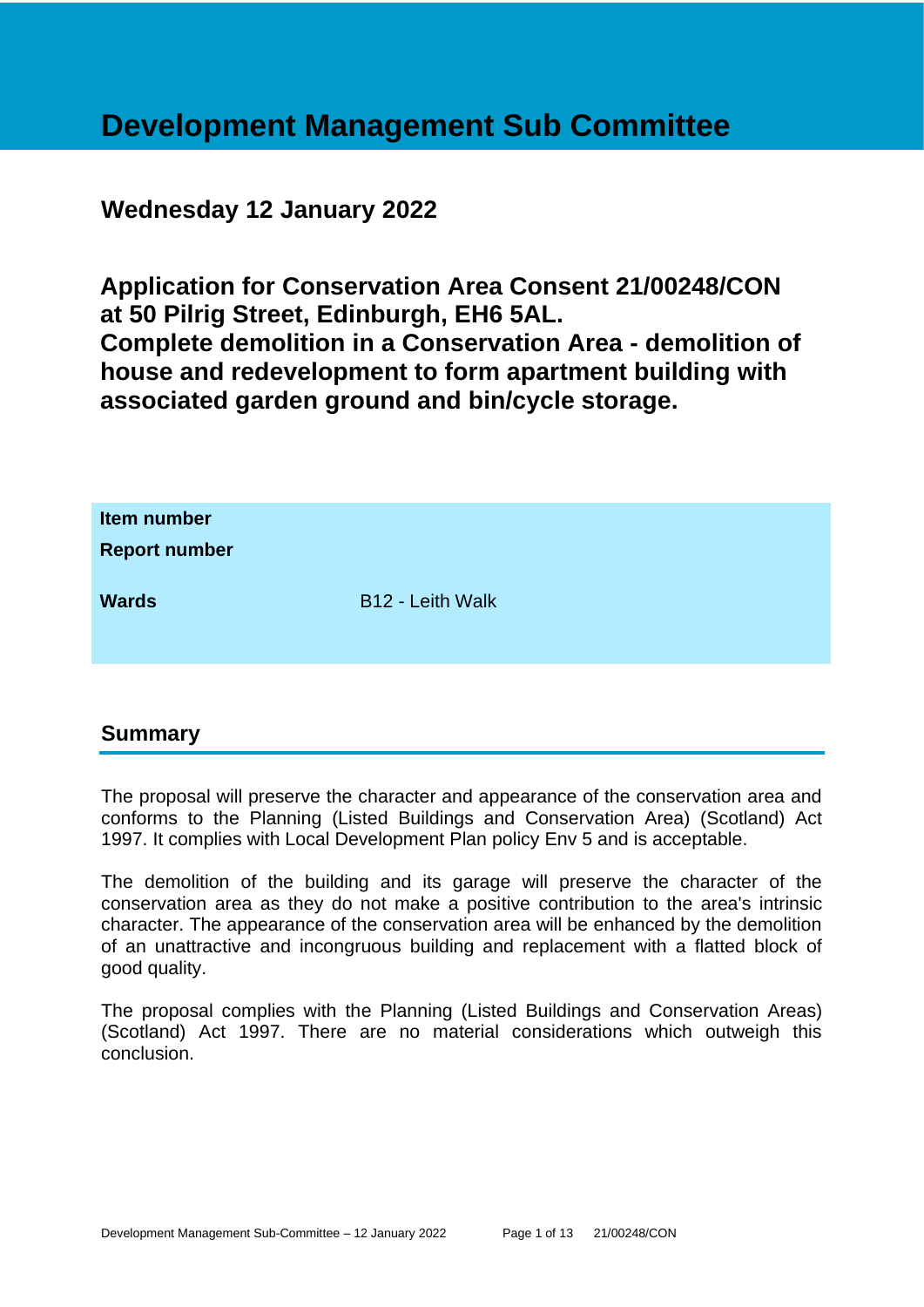# **Links**

**[Policies and guidance for](file:///C:/uniform/temp/uf04148.rtf%23Policies)  [this application](file:///C:/uniform/temp/uf04148.rtf%23Policies)**

HES, HEPS, HESCON, LDPP, LEN05, LEN06, NSG, NSLBCA, OTH, CRPPIL,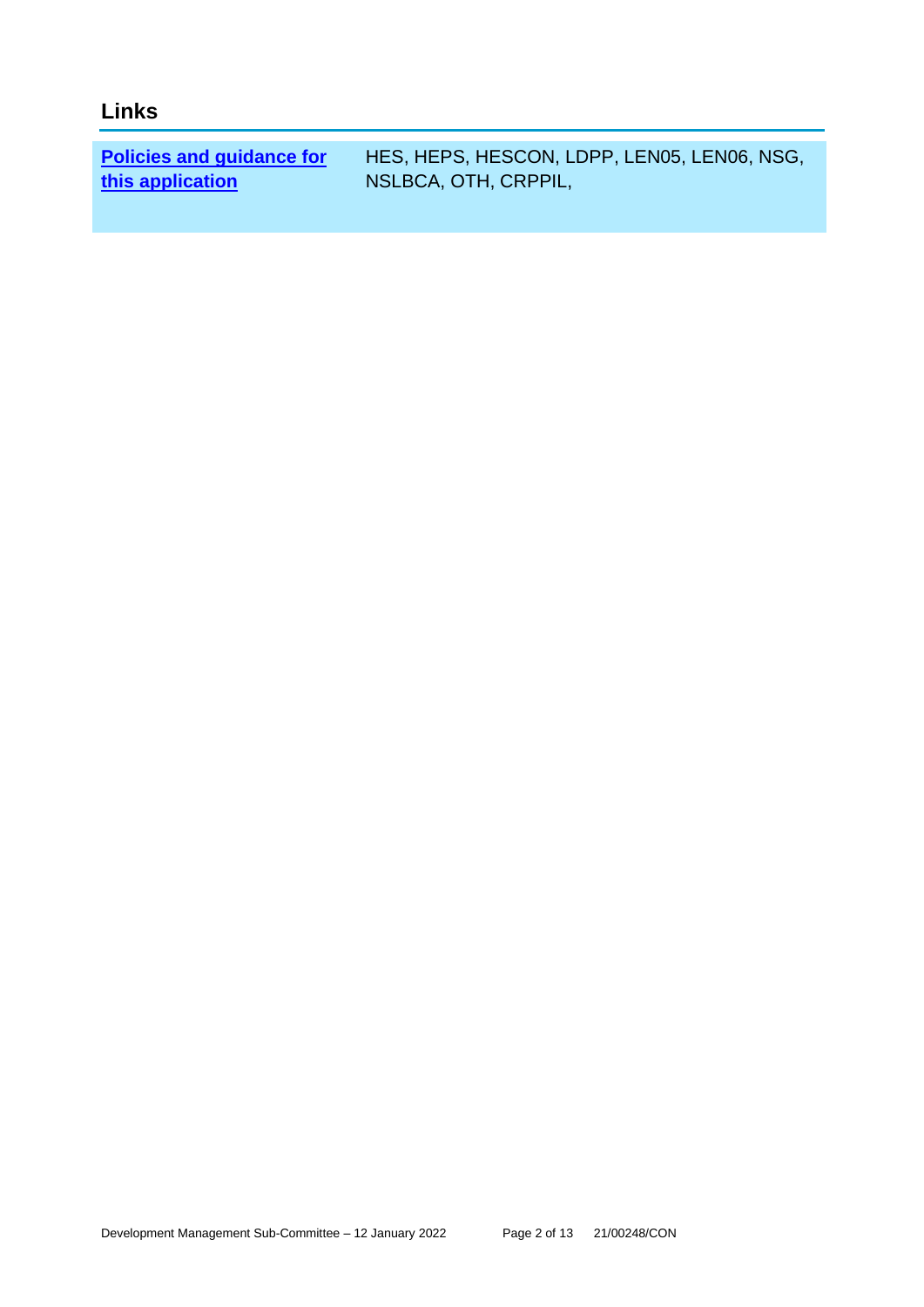# **Report**

**Application for Conservation Area Consent 21/00248/CON at 50 Pilrig Street, Edinburgh, EH6 5AL. Complete demolition in a Conservation Area - demolition of house and redevelopment to form apartment building with associated garden ground and bin/cycle storage.**

# **Recommendations**

**1.1** It is recommended that this application be Granted subject to the details below.

# **Background**

#### **2.1 Site description**

The application site is on the corner of Pilrig Street and Dryden Street. It is occupied by a two-storey detached house with large single storey rear extension. There is garden ground to the front, side and rear. A single garage is situated at the end of the back garden accessed from and slightly set back from Dryden Street. The site is bounded by a low painted render wall with railings on top on its Pilrig Street frontage which returns into Dryden Street and steps up along the gable frontage of the house and then steps up higher to bound the garden and is not painted. There is a mature tree at the bottom of the rear garden.

The street consists predominantly of two and a half storey stone Victorian and Georgian terraced townhouses. A modern four storey local authority constructed flatted block is opposite the application site on Pilrig Street. Opposite on Dryden Street is a three-storey red sandstone residential building. Further along Pilrig Steet is Pilrig Park. Dryden Street contains mainly three and four storey blocks of modern flats and traditional tenements.

The neighbouring adjacent building, numbers 46 and 48 Pilrig Street, is a category B listed building (ref: LB29496 date of listing 25 November 1965).

The wider surrounding area is predominantly residential with shops and other facilities on nearby Leith Walk which is a busy thoroughfare with public transport routes and services. Pilrig Street has a frequent bus service with a route between Hyvots Bank and Ocean Terminal which travels through the city centre. This application site is located within the Pilrig Conservation Area.

# **2.2 Site History**

1 October 2018 - application refused for erection of five storey building to form 8 residential apartments with associated parking and amenity space (application number 09/03284/FUL); and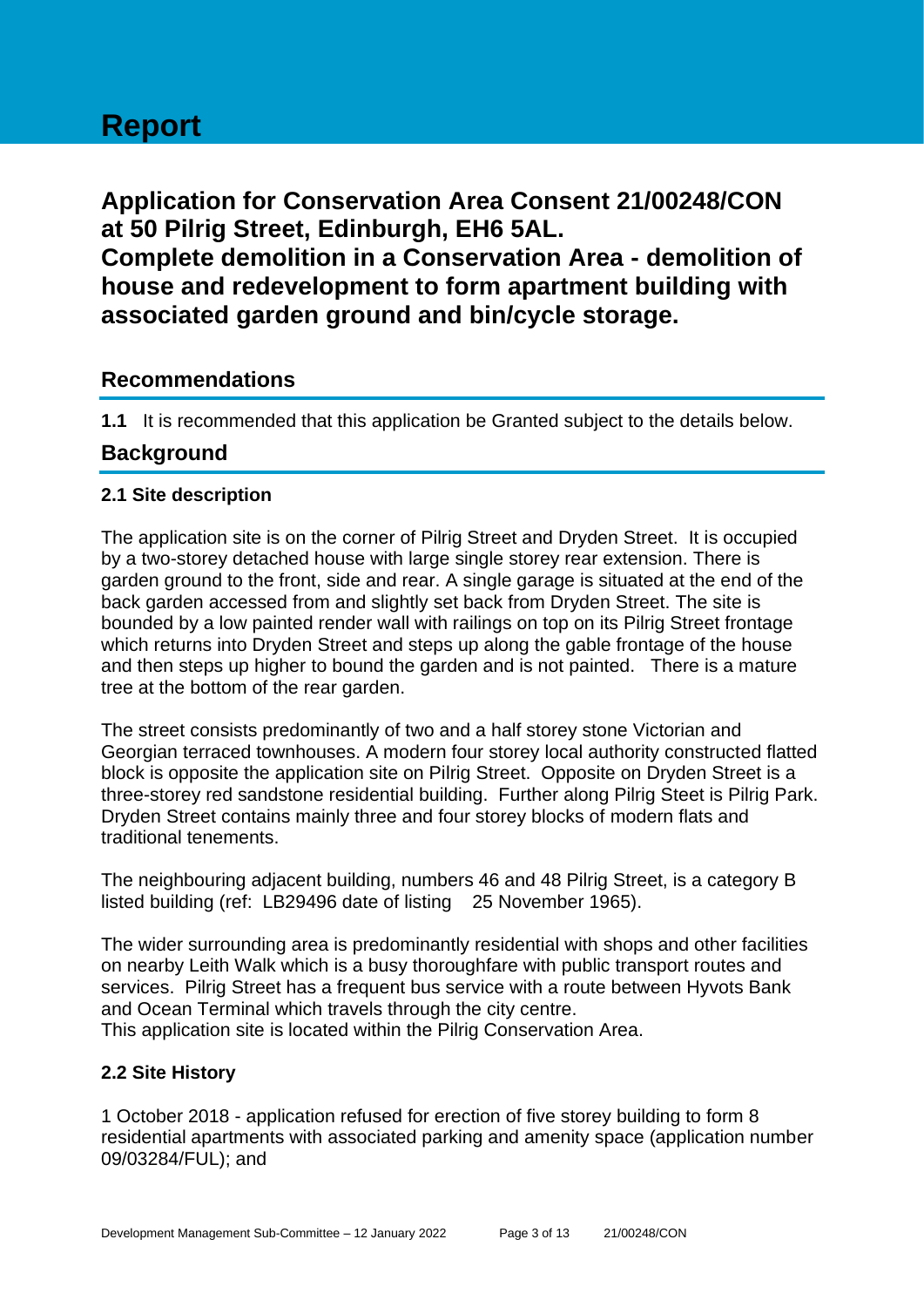19 January 2021 - application received for Demolition of house and redevelopment to form apartment building with associated garden ground and bin/cycle storage (application number 21/00246/FUL).

### **Main report**

#### **3.1 Description of the Proposal**

The proposal is to demolish the existing house and build a six storey, including lower ground floor and penthouse levels, flatted development as detailed under application 21/00246/FUL.

Supporting Information

- − Design Statement
- − Supporting Planning Statement
- − Car Parking Review

These are available to view on the Planning and Building Standards Online Services.

#### **3.2 Determining Issues**

Section 66 of the Planning (Listed Buildings and Conservation Areas) (Scotland) Act 1997 states that in making a decision on the demolition of a building in a conservation area section 6 to 25 of the same Act shall have effect in relation to buildings in conservation areas as they have effect in relation to listed buildings.

This means that in considering whether to grant conservation area consent for any works, the planning authority shall have special regard to the desirability of preserving the building or its setting or any features of special architectural or historic interest which it possesses.

Section 64 of the Planning (Listed Buildings and Conservation Areas) (Scotland) Act 1997 states - special attention shall be paid to the desirability of preserving or enhancing the character or appearance of the conservation area.

In determining applications for conservation area consent, the Development Plan is not a statutory test. However the policies of the Local Development Plan (LDP) inform the assessment of the proposals and are a material consideration.

#### **3.3 Assessment**

To address these determining issues, the Committee needs to consider whether:

a) the demolition will adversely affect the character and appearance of the conservation area;

- b) the demolition is acceptable in relation to the building and its features of significance;
- c) the proposal replacement development is acceptable and
- d) the public comments have been addressed.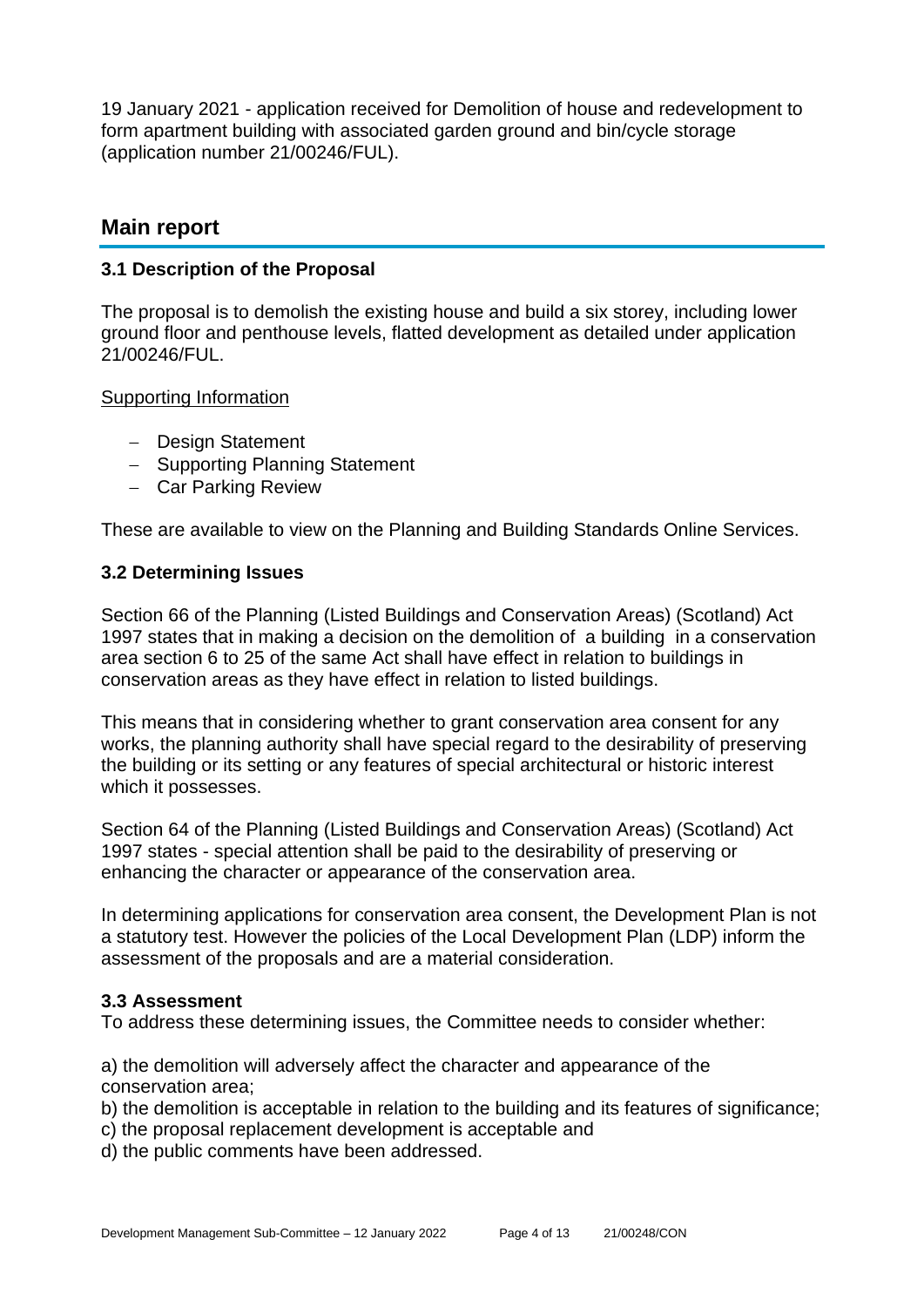#### a) Character and Appearance of the Conservation Area

Section 64 (1) of the Planning (Listed Buildings and Conservation Areas) (Scotland) Act 1997 states:

*In exercise, with respect to any buildings or other land in a conservation area, of any powers under any of the provisions in subsection (2), special attention shall be paid to the desirability of preserving or enhancing the character or appearance of that area. "*

Historic Environment Scotland's Interim Guidance on the Designation of Conservation Areas and Conservation Area Consent (April 2019) outlines criteria to assess the acceptability of the demolition of unlisted buildings within conservation area, including:

- the importance of the building to the character or appearance of any part of the conservation area, and of proposals for the future of the cleared site;
- − if the building is considered to be of any value, either in itself or as part of a group, a positive attempt should always be made by the planning authority to achieve its retention, restoration and sympathetic conversion to some other compatible use before proposals to demolish are seriously investigated;
- − where demolition may be thought appropriate, for example, if the building is of little townscape value, if its structural condition rules out its retention at reasonable cost, or if its form or location makes its re-use extremely difficult, consent to demolish should be given only where there are acceptable proposals for the new building.

The relevant policies within Local Development Plan (LDP) can also aid in the assessment of the proposals.

LDP Policy Env 5 (Conservation Areas - Demolition of Buildings) states that proposals for the demolition of an unlisted building within a conservation area but which is considered to make a positive contribution to the character of the area will only be permitted in exceptional circumstances and after taking into account the considerations in Policy Env 2 (Listed Buildings - Demolition) relating to the condition of the building, the adequacy of efforts to retain or adapt the building and the merits of alternative proposals and whether the public benefits to be derived from allowing the demolition outweigh the loss.

LDP Policy Env 5 only supports the demolition of unlisted buildings in conservation areas which are considered to make a positive contribution to the character of the area in exceptional circumstances. If the building does not make a positive contribution, its removal is considered acceptable in principle so long as the replacement does make a positive contribution. If the building does not make a positive contribution, its removal is considered acceptable in principle so long as the replacement does make a positive contribution.

The Pilrig Conservation Area Character Appraisal states that the essential characteristics of the conservation area include:

predominance of residential use;

- − most of the residential development is in the form of terraces;
- − similarity of proportions and terraced forms provide a unity of character to the area;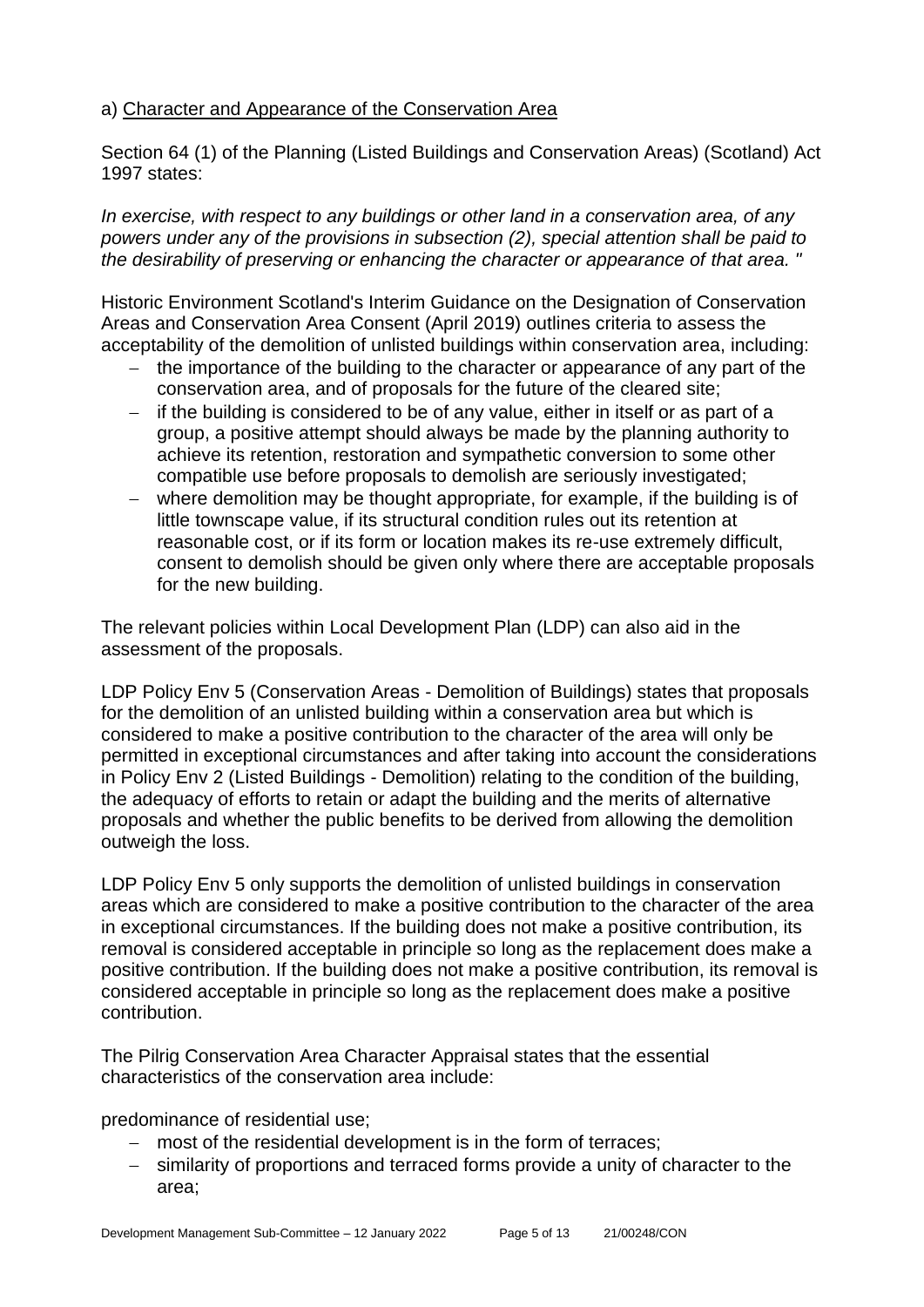- − the variety of architectural styles that contribute to the overall character; and
- − extensive use of a restricted palette of natural stone, slate and cast iron details.

The character appraisal acknowledges that whilst the area is mainly comprised of low rise residential development, there are a number of flatted properties of mainly three and four storeys.

The listed buildings affected by the proposed demolition are immediately adjacent to and opposite the application site. They mainly form terraces of two and a half storeys high and some have basements.

The building to be demolished is a detached two storey house with painted rendered walls. Its scale is not in keeping with the traditional stone terraces which form most of Pilrig Street. The building is unremarkable and is of no architectural merit. Whilst it is positioned on a corner plot, it does not contribute positively to the character and appearance of the conservation area individually or as part of the row of townhouses along Pilrig Street.

Historic Environment Scotland was consulted on the proposal and raised no comment.

The City's Archaeologist has advised that the current house occupying the site dates to immediately after the Second World War and that given this date and nature of the building it has been concluded that its loss would not have a significant archaeological impact.

A proposal for a five storey building to form 8 residential apartments was approved subject to the conclusion of a legal agreement by the Committee on 9 March 2011 (application number 09/03284/FUL). Application 09/03284/FUL application was refused in September 2018 because the legal agreement was not signed. There was no parallel Conservation Area Consent application, however, had the development been implemented, it would have required the demolition of the existing building.

The loss of the buildings will not have an impact on the character and appearance of the conservation area and therefore its demolition is acceptable.

The proposal will preserve the character and appearance of the conservation area and conforms to the Planning (Listed Buildings and Conservation Area) (Scotland) Act 1997.

#### b) The building and its features of significance

Section 66 of the Planning (Listed Buildings and Conservation Areas) (Scotland) Act 1997 states that in making a decision on the demolition of a building in a conservation area, certain provisions of the same Act shall have effect in relation to buildings in conservation areas as they have effect in relation to listed buildings.

The whole building will be demolished as well as the garage to the rear. Although the building is an example of its time in terms of architecture and is recognised locally in the street as being on the corner of Pilrig Street and Dryden Street, it has no special features of special architectural interest and any historic interest.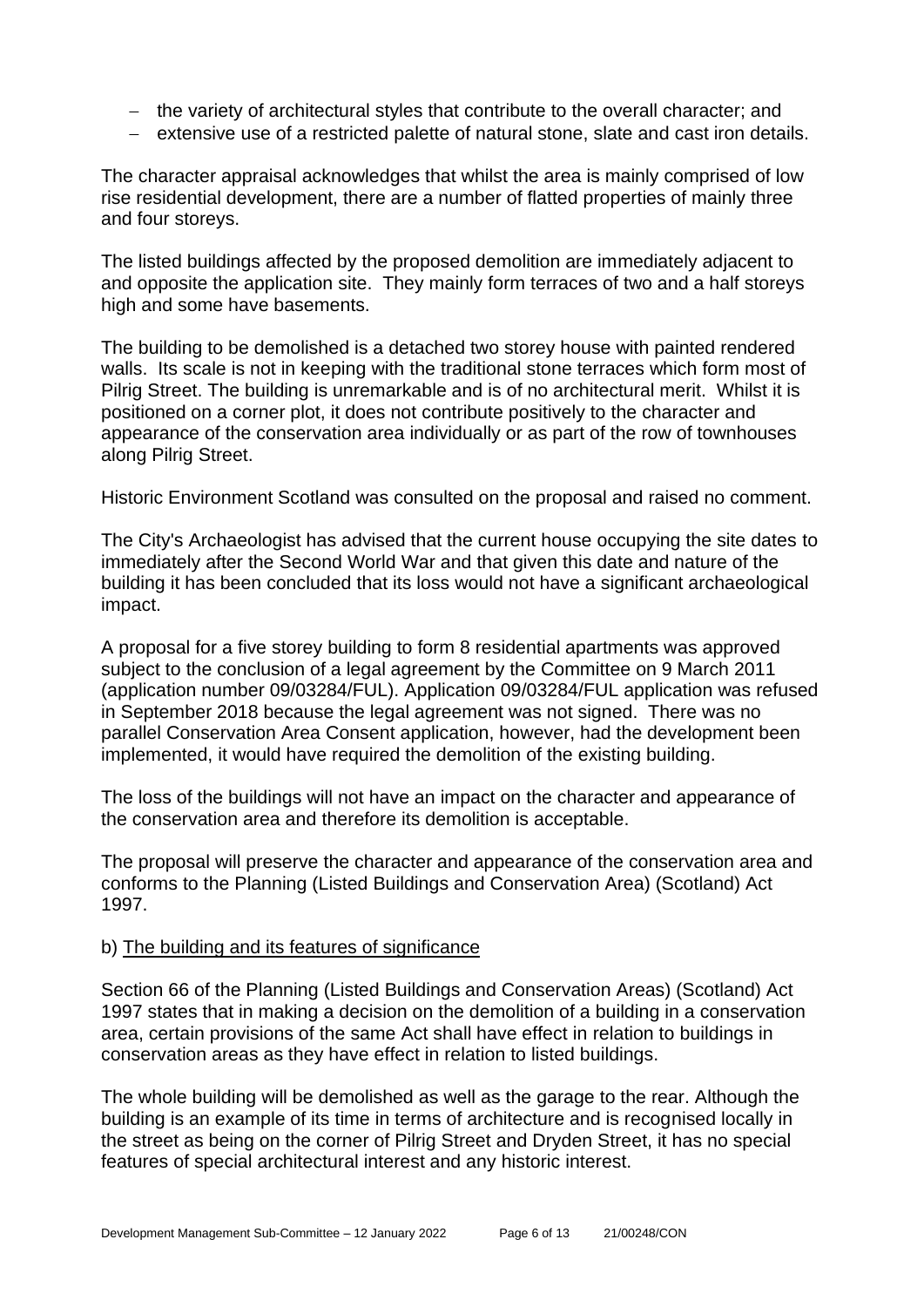#### c) Replacement Development

The HES interim guidance and the similar advice in LDP Policy Env 5 (Conservation Areas - Demolition) sets out that consent should generally only be given where there are acceptable proposals for the new building.

The proposals for the redevelopment of the site are recommended for grant under application 21/00246/FUL. The flats proposed for the site represent a high quality development which will make a positive contribution to the conservation area.

#### d) Public Comments

#### **Material comments - objections**

- − impact on conservation area and historic environment. Addressed in 3.3a).
- − loss of landmark building. Addressed in 3.3b).
- − design of development. This is assessed in the conterminous planning application.

#### **Non material comments**

- − disruption of construction works. This is not relevant to conservation area consent which is purely for the demolition of the unlisted building.
- − unnecessary development. As above.
- − design and scale. As above.
- − needs to fit and enhance terrace. As above.
- − sense of place lessened and loss of landmark building. As above.
- − loss of sense of space and openness. As above.
- − inappropriate materials. As above.
- − residential amenity overlooking and privacy impacts. As above.
- − loss of views. As above.
- − loss of daylight and sunlight; overshadowing. As above.
- − size of units. As above.
- − amount of and useable green space. As above.
- − encourage wildlife and biodiversity. As above.
- − insufficient parking and traffic congestion. As above.
- − impact on flooding. As above.
- − impact on local public health facilities. As above.
- − unsustainable, not sustainable building and not carbon neutral. As above.
- − adapted or developed for future need. As above.
- − refuse bins. As above.
- − existing refuse and communal waste bins and usage. As above.
- − -vermin at refuse bins. As above and this is a matter for Environmental Protection.
- − -crossing points and residents parking permits. As Above and this is the responsibility of the Roads Authority.
- − -boundary wall structurally dangerous and at risk of collapse. This is the responsibility of the owner.
- − -ownership of flats. As above.
- − will not provide affordable accommodation. As above.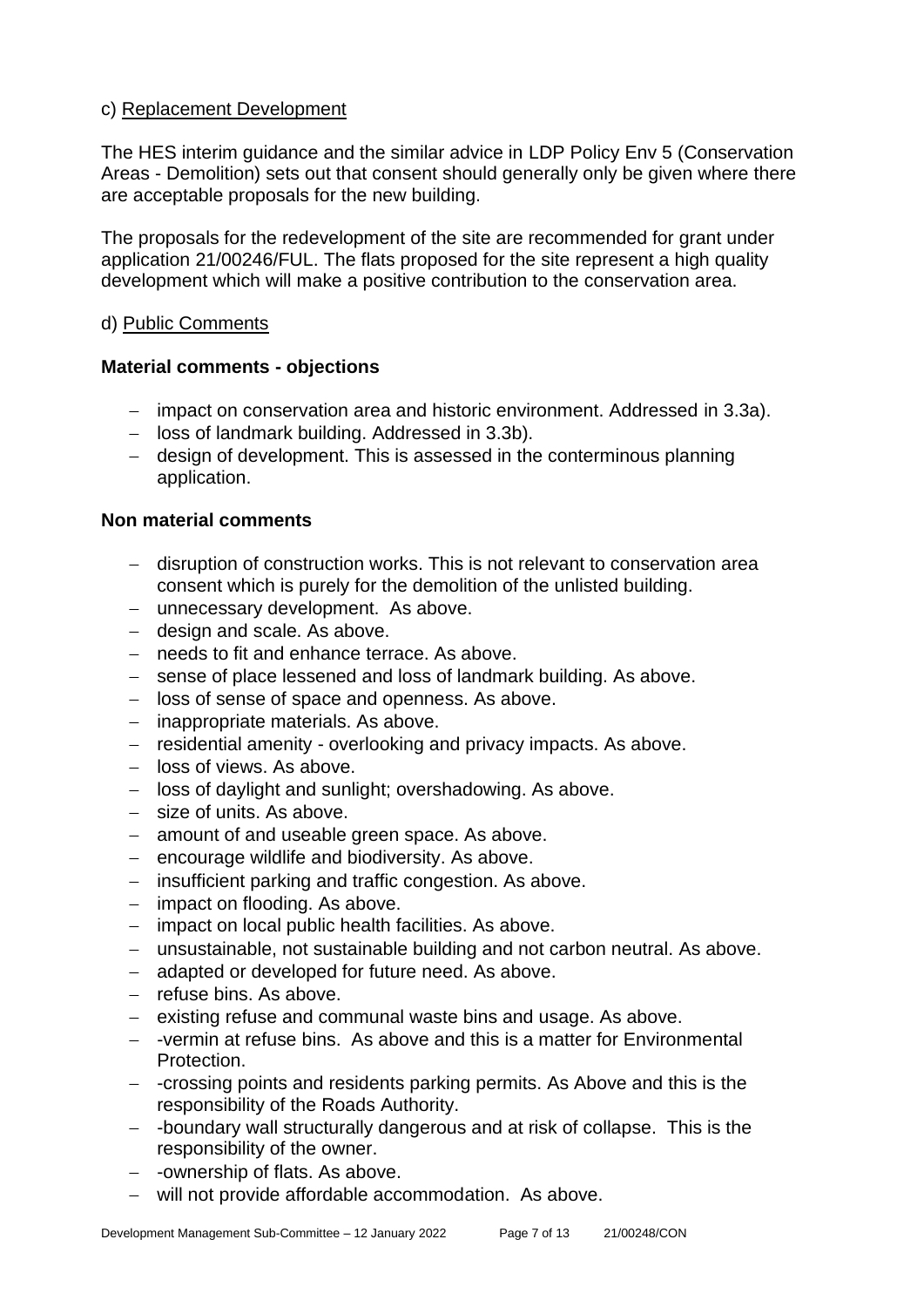- − making a profit from the development. As above.
- − -boundary wall structurally dangerous and at risk of collapse. This is the responsibility of the owner.
- − Edinburgh City Council could propose something that would benefit the community. The development is not a proposal by the Council. The Council as planning authority is required to consider and determine the application in front of it as required by the planning legislation.
- − consultation this type of application does not require public consultation.
- − accuracy of information in background papers. These provide supplementary information. Only the drawings will be approved, should permission be granted.
- − neighbour notification not received. Neighbour notification is not required for Conservation Area Consent applications.

#### **Community Council Comments**

The community council objected to the application and the themes of the objection are included in the objections section above.

#### **CONCLUSION**

The proposal will preserve the character and appearance of the conservation area and conforms to the Planning (Listed Buildings and Conservation Area) (Scotland) Act 1997. It complies with Local Development Plan policy Env 5 and is acceptable.

The demolition of the building and its garage will preserve the character and appearance of the conservation area as they do not make a positive contribution to the area's intrinsic character. The appearance of the conservation area will be enhanced by the demolition of an unattractive and incongruous building and replacement with a flatted block flats which preserves the character or appearance of the conservation area.

The proposal complies with the Planning (Listed Buildings and Conservation Areas) (Scotland) Act 1997. There are no material considerations which outweigh this conclusion.

It is recommended that this application be Granted subject to the details below.

#### **3.4 Conditions/reasons/informatives**

#### **Informatives**

It should be noted that:

1. The development hereby permitted shall be commenced no later than the expiration of three years from the date of this consent.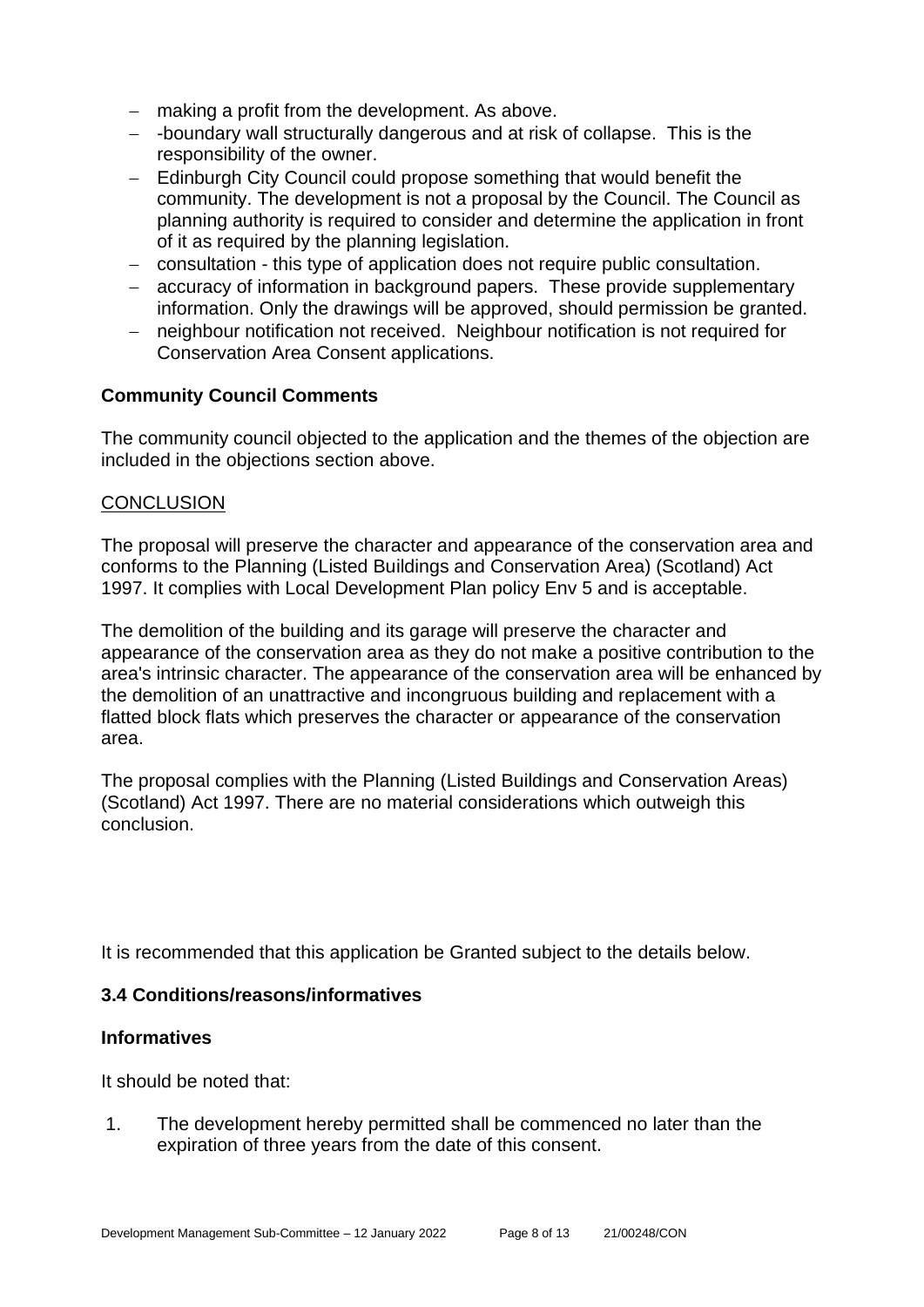# **Financial impact**

#### **4.1 The financial impact has been assessed as follows:**

# **Risk, Policy, compliance and governance impact**

**5.1** Provided planning applications are determined in accordance with statutory legislation, the level of risk is low.

# **Equalities impact**

#### **6.1 The equalities impact has been assessed as follows:**

The application has been assessed and has no impact in terms of equalities or human rights.

# **Sustainability impact**

#### **7.1 The sustainability impact has been assessed as follows:**

This application is not subject to the sustainability requirements of the Edinburgh Design Guidance.

# **Consultation and engagement**

#### **8.1 Pre-Application Process**

Pre-application discussions took place on this application.

#### **8.2 Publicity summary of representations and Community Council comments**

The application was advertised on 5 February 2021 and 51 public comments were received. Of these 48 were objections and 2 were support comments. The Community Council submitted objection comments.

# **Background reading/external references**

- To view details of the application, go to
- [Planning and Building Standards online](https://citydev-portal.edinburgh.gov.uk/idoxpa-web/search.do?action=simple&searchType=Application) services
- [Planning guidelines](http://www.edinburgh.gov.uk/planningguidelines)
- [Conservation Area Character Appraisals](http://www.edinburgh.gov.uk/characterappraisals)
- [Edinburgh Local Development Plan](http://www.edinburgh.gov.uk/localdevelopmentplan)
- **[Scottish Planning Policy](http://www.scotland.gov.uk/Topics/Built-Environment/planning/Policy)**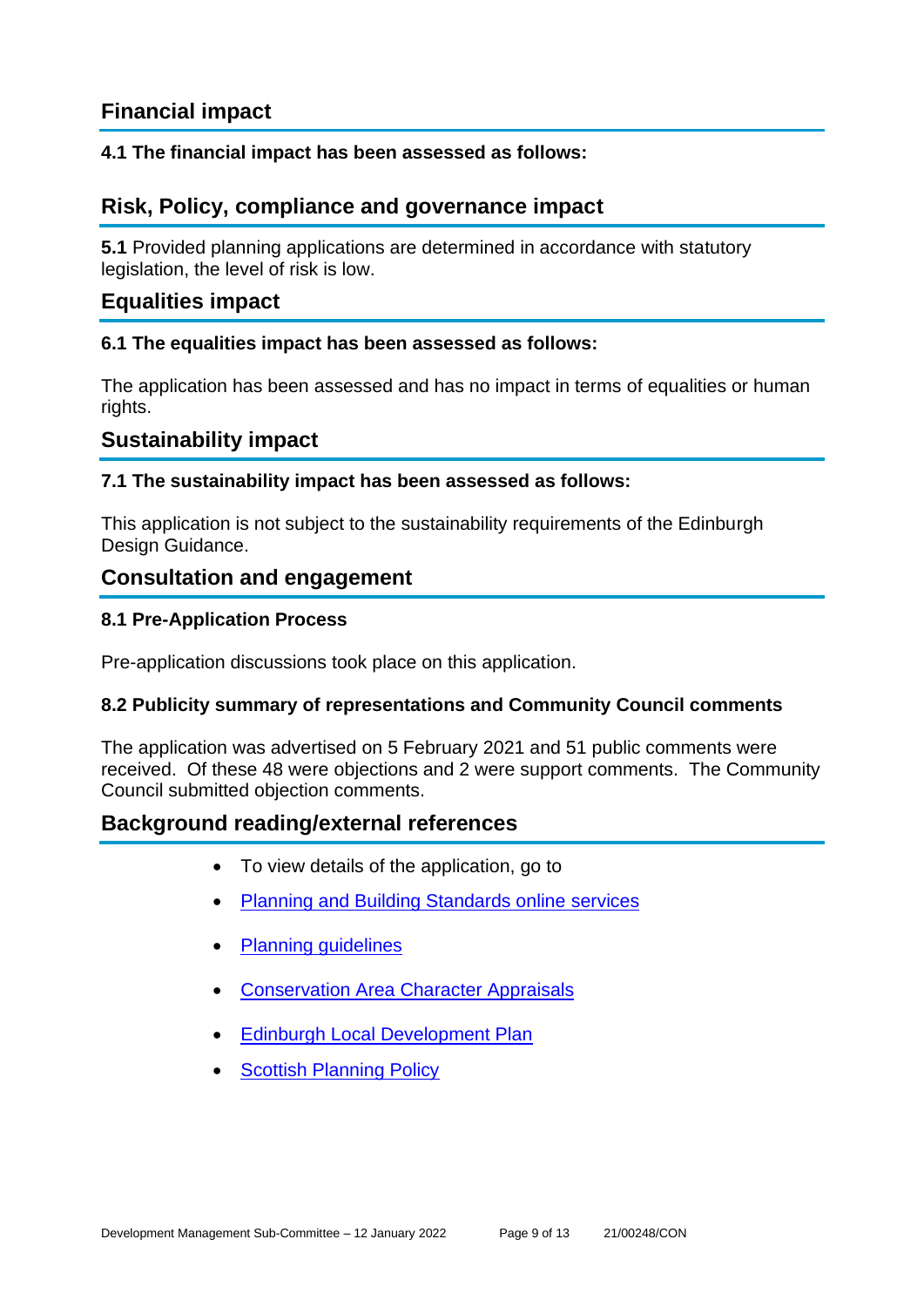| <b>Statutory Development</b><br><b>Plan Provision</b> | Local Development Plan - conservation area. |
|-------------------------------------------------------|---------------------------------------------|
| Date registered                                       | <b>19 January 2021</b>                      |
| <b>Drawing numbers/Scheme</b>                         | 01,02,03,04,05A,06A,                        |
|                                                       | Scheme 2                                    |

**David Givan** Chief Planning Officer PLACE The City of Edinburgh Council

Contact: Jackie McInnes, Planning officer E-mail:jackie.mcinnes@edinburgh.gov.uk

#### **Links - Policies**

#### **Relevant Policies:**

#### **Relevant Government Guidance on Historic Environment.**

The Historic Environment Policy for Scotland 2019 outlines Government policy on how we should care for the historic environment when taking planning decisions.

Planning Advice Note 71 on Conservation Area Management recognises conservation areas need to adapt and develop in response to the modern-day needs and aspirations of living and working communities.

#### **Relevant policies of the Local Development Plan.**

LDP Policy Env 5 (Conservation Areas - Demolition of Buildings) sets out criteria for assessing proposals involving the demolition of buildings within a conservation area.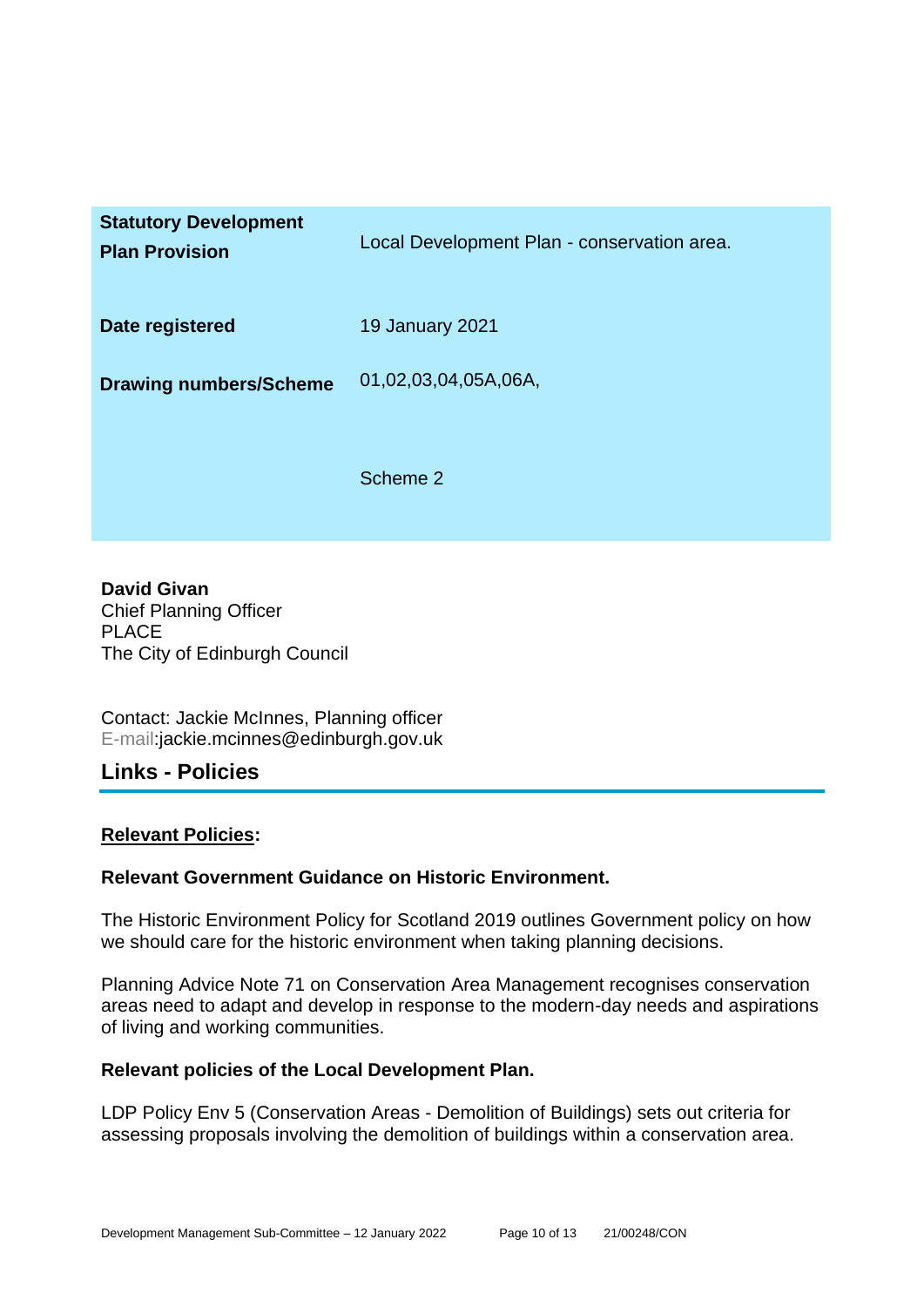LDP Policy Env 6 (Conservation Areas - Development) sets out criteria for assessing development in a conservation area.

#### **Relevant Non-Statutory Guidelines**

**Non-statutory guidelines** 'LISTED BUILDINGS AND CONSERVATION AREAS' provides guidance on repairing, altering or extending listed buildings and unlisted buildings in conservation areas.

#### **Other Relevant policy guidance**

The Pilrig Conservation Area is characterised by its varied street pattern and terraced properties, contrasted with the green space of Pilrig Park and Rosebank Cemetery. The scale is set by two storey housing.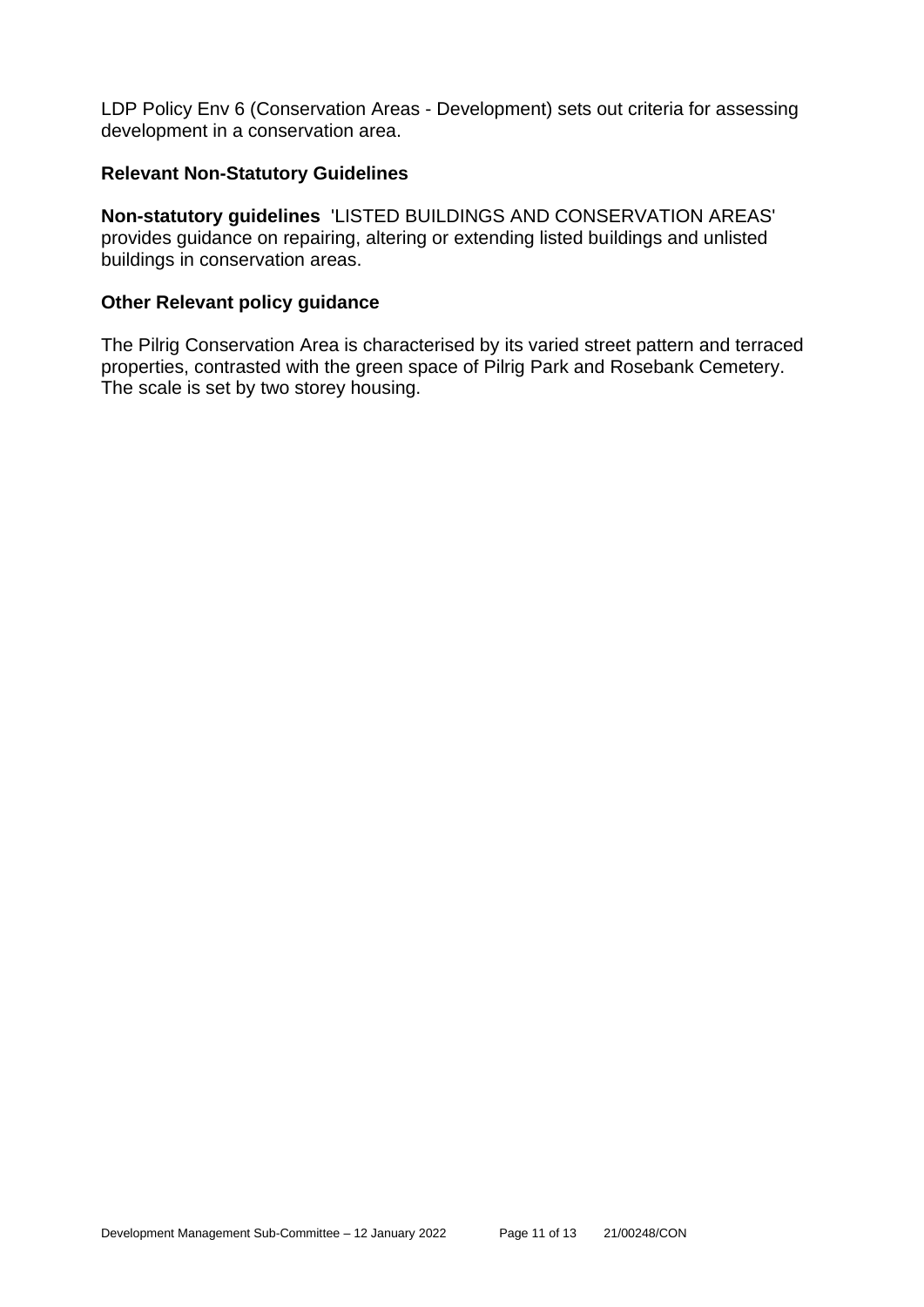# **Appendix 1**

**Application for Conservation Area Consent 21/00248/CON at 50 Pilrig Street, Edinburgh, EH6 5AL.**

**Complete demolition in a Conservation Area - demolition of house and redevelopment to form apartment building with associated garden ground and bin/cycle storage.**

# **Consultations**

#### **Historic Environment Scotland**

*Thank you for your consultation which we received on 27 January 2021. The proposals affect the following:* 

*Ref 100018198 Name Pilrig Designation Type Conservation Areas* 

*Our Advice* 

*We have considered the information received and do not have any comments to make on the proposals. Our decision not to provide comments should not be taken as our support for the proposals. This application should be determined in accordance with national and local policy on listed building/conservation area consent, together with related policy guidance.* 

*Further Information* 

*This response applies to the application currently proposed. An amended scheme may require another consultation with us.* 

*Guidance about national policy can be found in our 'Managing Change in the Historic Environment' series available online at www.historicenvironment.scot/adviceandsupport/planning-and-guidance/legislation-and-guidance/managing-change-in-the*

*historic-environment-guidance-notes/. Technical advice is available through our Technical Conservation website at www.engineshed.org.* 

*As this application involves the demolition of an unlisted building in a conservation area, if consent is granted there is a separate requirement through section 7 of the Planning (Listed Buildings and Conservation Areas)(Scotland) Act 1997 (as amended) to allow us the opportunity to carry out recording of the building. To avoid any unnecessary delay in the case of consent being granted, applicants are strongly encouraged to complete and return the Consent Application Referral Form found at www.historicenvironment.scot/about-us/what-we-do/survey-andrecording/threatenedbuildings-survey-programme.*